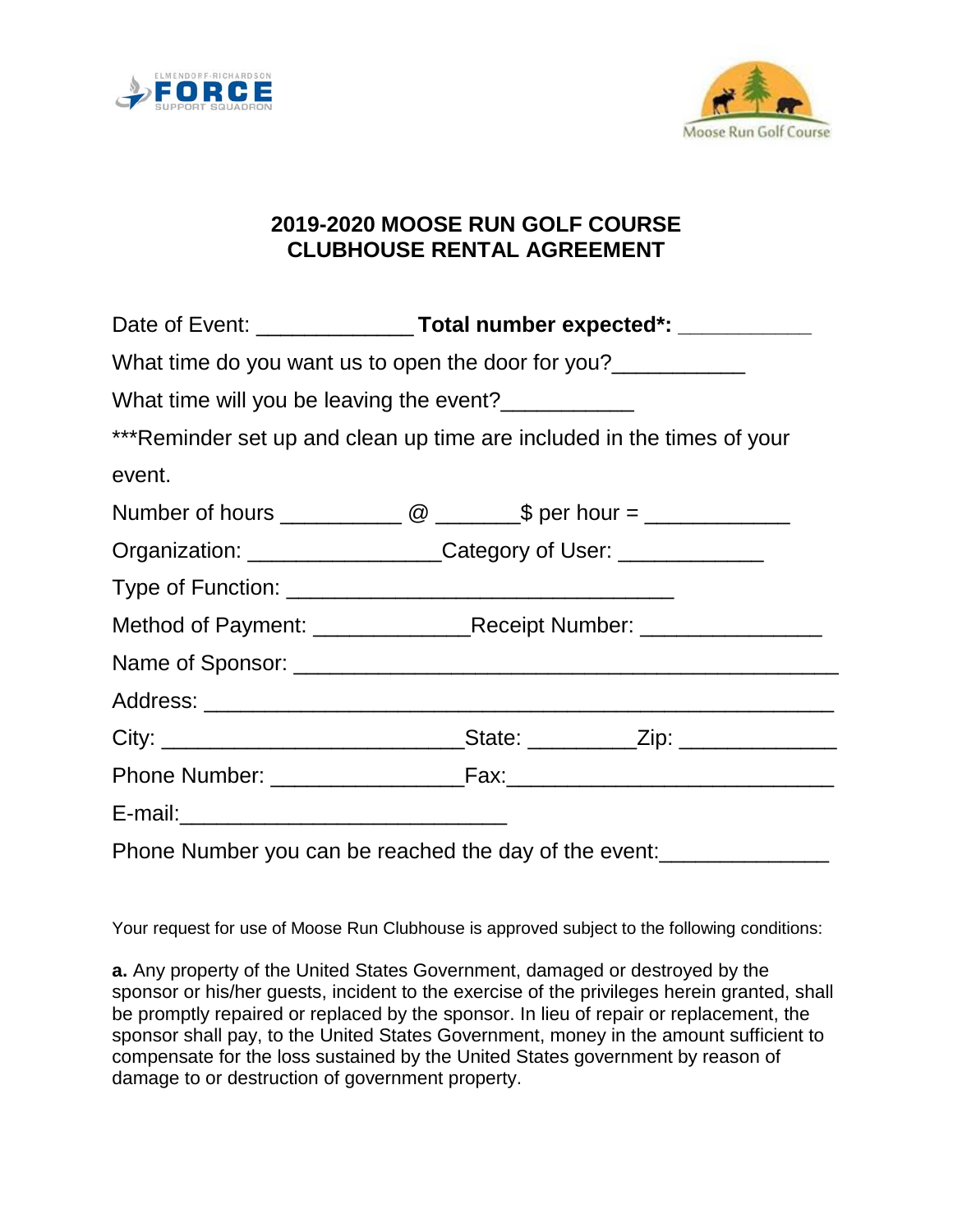**b.** The United States government shall not be responsible for damages to property or injuries to persons which may arise from or be incident to the exercise of the privileges herein granted, or for damages to the property of the sponsor, his/her guests, or for the injuries to the person of the sponsor, his/her guests, or for the damages to the property of employees or others who may be on said premises at their invitation or the invitation of any one of them, arising from government activities on the said premises. The sponsor and his /her guests shall hold the United States government harmless from any and all such claims.

**2.** By signature hereon, the sponsor assumes responsibility for, and understands, the following:

**a.** Conduct of all participants, and liable for damage or loss caused as a direct result of negligence.

**b.** Arriving at the reserved hour and remaining throughout the event.

**c.** Insuring that no individual under 21 years of age is allowed to neither introduce nor consume alcoholic beverages on or about the premises.

**d.** That no cooking is permitted.

**e.** Only the main floor is rented, with access to the restrooms on the lower level.

**f.** That the Moose Run employee on duty is there for assigned tasks only and is not on call for additional responsibilities.

**g.** Insuring that all trash, debris, decorations, personal property, etc. are removed from the clubhouse immediately upon conclusion of the event, and that all areas of the clubhouse utilized during the reservation period are cleaned to the satisfaction of the employee on duty.

**h.** For complying with the Standard Operating Procedures concerning the reservation and utilization of the Moose Run Clubhouse, which is attached here to and made a part of this agreement.

In addition to the above conditions, Moose Run would like to make you aware of the following:

- **A.** Glitter and other type decorations are not allowed (that will be difficult to clean).
- **B.** Clubhouse has 17 tables and 60 chairs. Three 6 foot folding tables are also available. The main floor of the clubhouse will comfortably seat **AT MOST 90\*** people.
- **C.** The ice machine and coolers will be available for use. All other kitchen and food preparation equipment will not be available for use.
- **D.** In lieu of a fire in the fireplace, we have 30 candles that are available. We ask that you do not use the fireplace for purposes other than lighting the candles. You may bring in your own candles or use ours, but we ask that you do not start a fire.